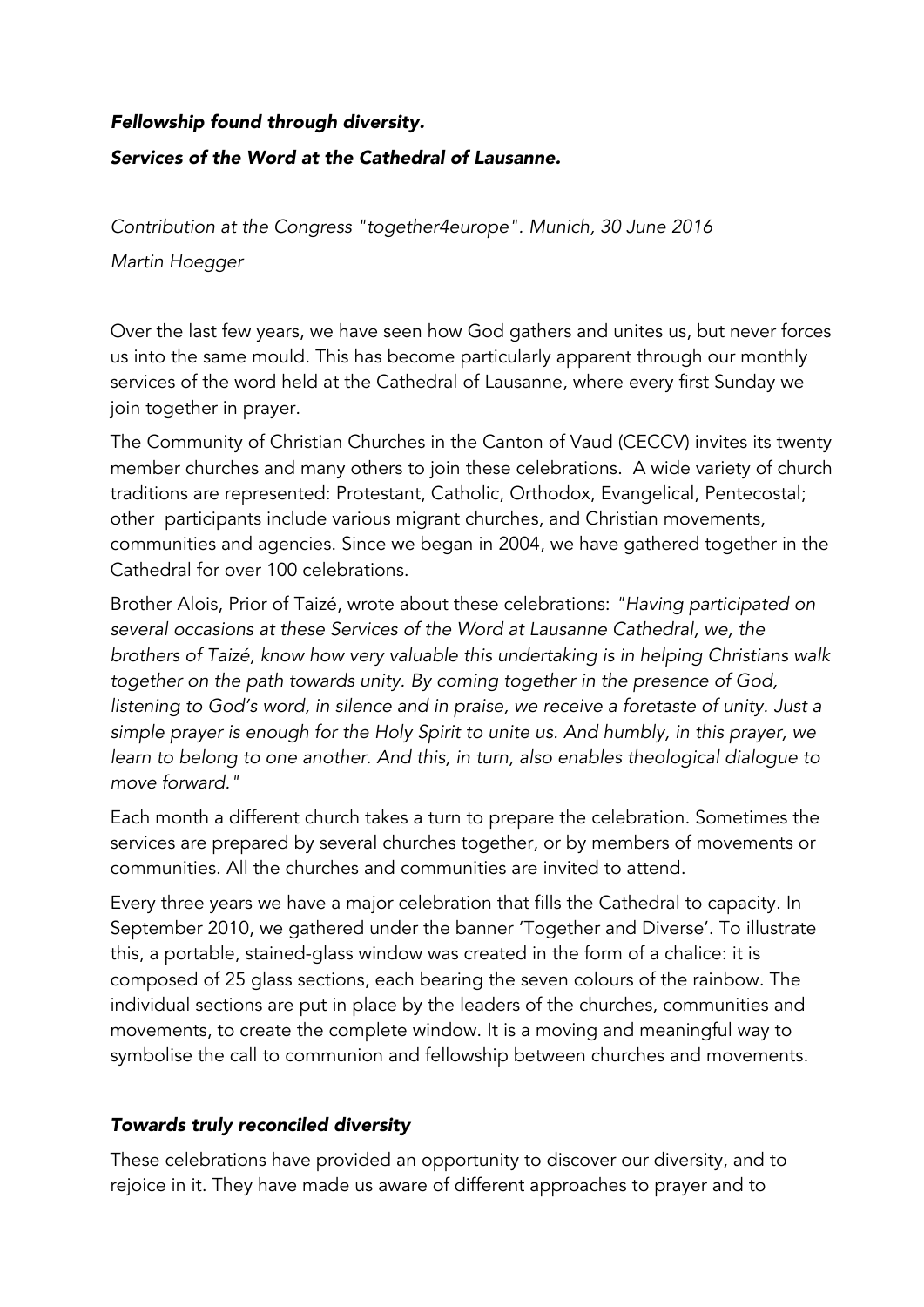communicating the word of God. And creating this space where communities and movements can meet together has also been a way of recognizing and appreciating their contribution.

I believe that God loves diversity just as much as unity. God has endowed his people with extraordinary spiritual diversity. These celebrations are a wonderful apprenticeship in ecumenism. They show us that there is no need to fear what is different, or to turn in on ourselves, or be judgmental. Rather, they encourage us to give thanks for all the gifts God bestows on others, gifts that will never cease to enrich us all.

Indeed we have been greatly enriched by this encounter with the prayers of other churches, and with their way of reading and understanding the word of God. Reconciliation between churches begins like this.

Even so, we are well aware that there have been, and are still, things which divide us; boundaries, walls, misunderstandings, hurts. For this reason, in seeking unity, our approach from the outset has always been marked by a deep sense of penitence and a desire for full reconciliation with the Lord and with one another. In three of the celebrations we pledged ourselves *"to open ourselves to the leading of the Holy Spirit... in an attitude of penitence and humility".*

We continue to walk in this same sense of penitence so that our journey may lead us towards a truly reconciled diversity. And even now, from our own very modest experience, we are learning what the people of God could be:

- A people of diversity and unity.
- A people where church leaders collaborate among themselves and with other Christian agencies, communities, groups and movements.
- A people of ministers and laity, women and men, young and old.

#### Transformations

Praying and witnessing together can transform the way we perceive other churches. And that is what has been happening through these celebrations of the word. Listening to the same word, visited by the same Lord to whom we turn together, we learn that we belong to each other. And we discover that what unites us is so much stronger than that which divides us.

We also know that the Word of God creates links between communities: and the more we put this into practice, the more our unity grows. And then, after praying together, we enjoy "the liturgy after the liturgy". Prayer moves us to greater fellowship at every level.

Many other inspirations have arisen from our times of prayer when the Lord is present opening our hearts and drawing us ever onward. So we have seen the emergence of Ecumenical pilgrimages, meetings for theological dialogue, initiatives for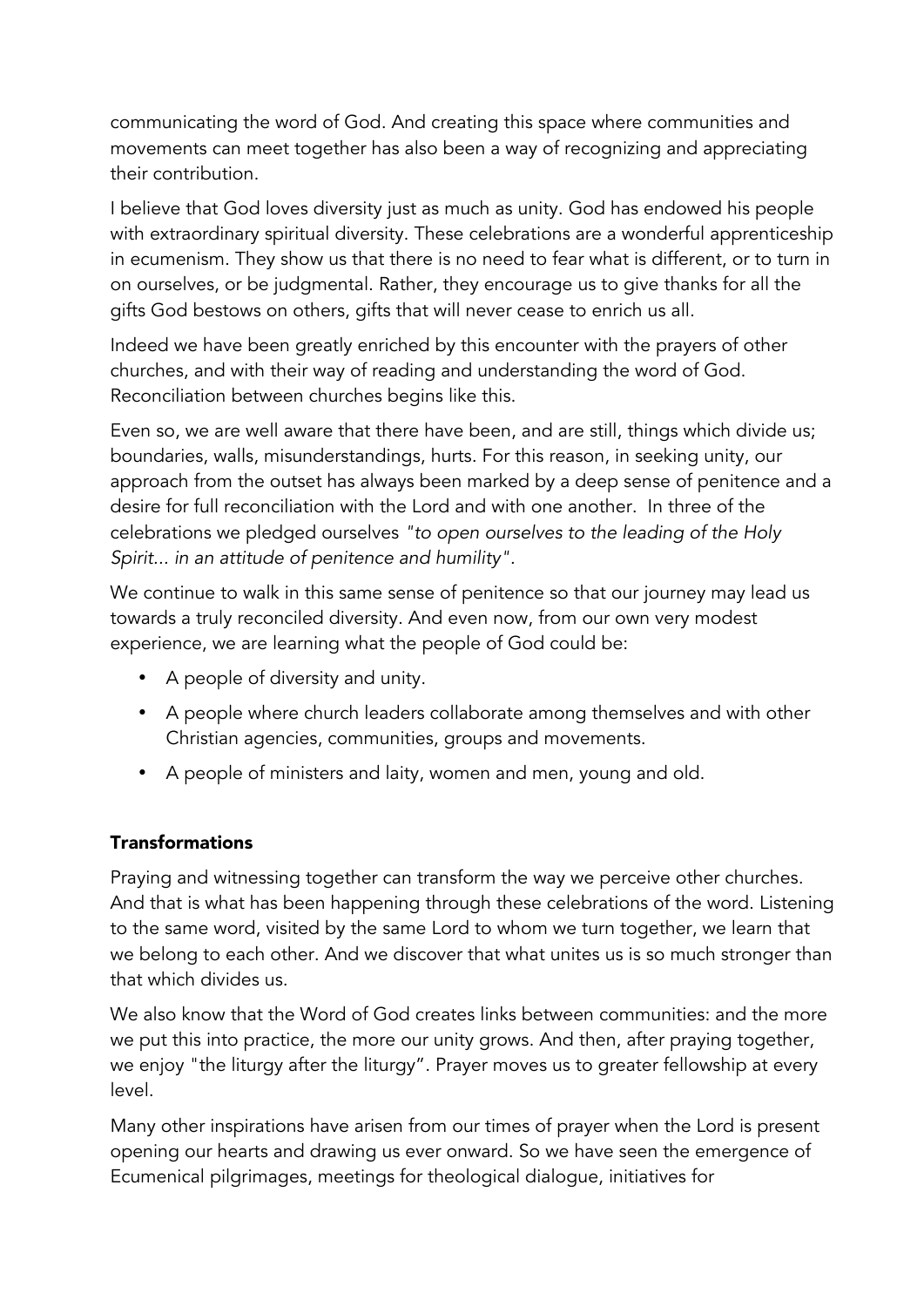evangelization, an 'Open-Church Night', an artistic competition, publications, and so much more.

### Fellowship found

In their latest book on the Lord's Prayer, (*Vous donc priez ainsi*, Bayard, Paris, 2011 - *Pray then in this way*), the Dombes Group, a French-speaking group for Protestant-Catholic theological dialogue, proposes an itinerary of conversion using this prayer. As we pray together to the same Father we acknowledge that we are brothers and sisters: as the book says, *"the proclamation of the same paternity obliges Christians to take seriously the implication that we are sisters and brothers".* 

Fellowship restored, this is the great accomplishment of the Ecumenical pilgrimage of the last century - as Pope John-Paul II noted, some 20 years ago, in his Encyclical on unity (*Ut unum sint – That they may be one*).

In Lausanne, we are glad to be able to bring our modest stone to contribute to the construction of this newfound fellowship.

# The place of art in the Church as a way of experiencing unity and reconciliation, and proclaming praise to God.

#### *Guy Barblan*

During the ecumenical celebrations at the Cathedral of Lausanne, we have experienced unity mainly through singing, but also through other artistic expressions, such as dance, sculpture and paintings.

When God's people come together to praise and adore him, artistic forms can lead to divisions, just as various liturgical styles might. But we experienced a totally different dynamic as we prepared songs with a choir for example ; therein our differences enriched us spiritually as well as becoming an artistic discovery.

We can opt to hold a protective or defensive attitude, demonstrating a lack of selfconfidence and fear of others. If however, we each come with an open mind and a genuine desire to discover, we will be enriched by each others' differences.

Our role is not to protect our own territory, nor to be the defenders of a unique or « correct » artistic style, which suits us (and according to whose criteria ?), but rather

to encourage interaction in order to create *a shared masterpiece* composed of beautiful colors, like in a stained-glass window which lets the light of the Spirit shine through with a beautiful burst. I think that when we limit ourselves to only one artistic expression, we act as a dam which prevents the whole plain from being watered.

In 2014 we organised an artistic contest having two topics : « Unity of the Church –